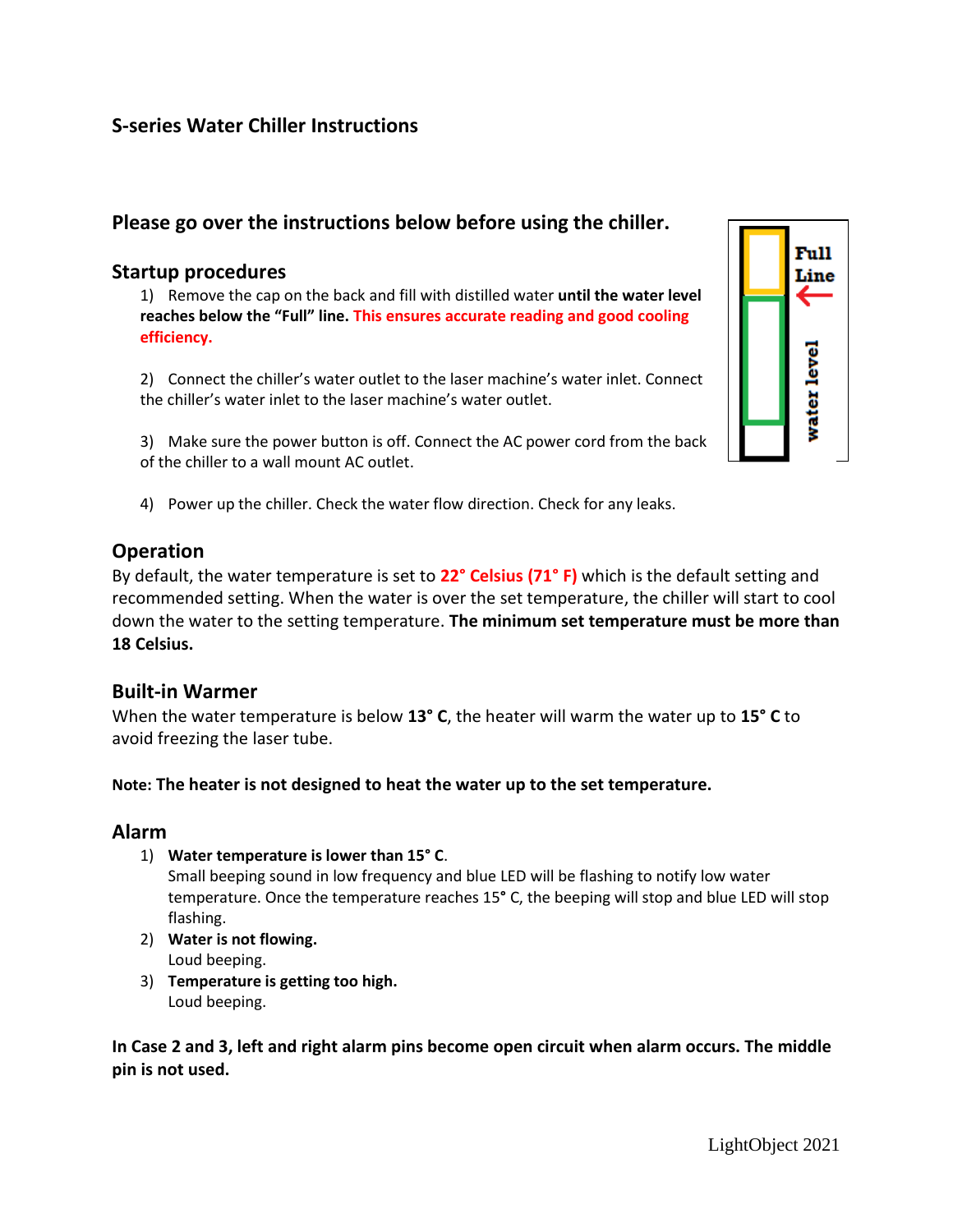# AC Power Input  $10$ & Fuse location 3 Alarm cord  $\overline{Q}$ (optional)  $\mathbf{R}$ 6

**Chiller Control Instruction with JLD612** 

- 1 -- AL1, compressor working.
- 2 -- AL2, valve triggered for low power chilling.
- 7 -- Decrease temperature.
- 8 -- Increase temperature.
- 9 -- Set temperature for cooling. **(Recommend at 22° C, should not be lower than 18° C)**
- 10-- Water temperature reading.

# **Cautions and Conditions**

- 1) Water pump will be damaged when running without water.
- 2) Air filters must be cleaned regularly (unscrew two screws on the side doors for some models). Leaves space around the chiller for proper ventilation.
- 3) Distilled water is recommended to prevent bacterial growth. Change the water every 3 6 months, or when you notice that your water is getting dirty.
- 4) **Do not power on immediately after powering off the chiller, it could possibly blow the fuse**  (fuse is located under the power socket on chiller). Please wait for about 30 seconds.
- 5) To ensure an accurate temperature reading, keep the water level at the high line because the heater's sensor is not the same as the sensor for PV (Current water temperature).
- 6) To avoid water back flow from the machine when draining, drain water from the bottom of the chiller at the drain plug first.

# **Specification**

Heater power: 500W Water Inlet/Outlet diameter: 10 mm Ambient Temperature: ≤ 35°C (95°F) Maintain Water Temperature: 18~24°C Built in water flow alarm and high/low temperature alarm